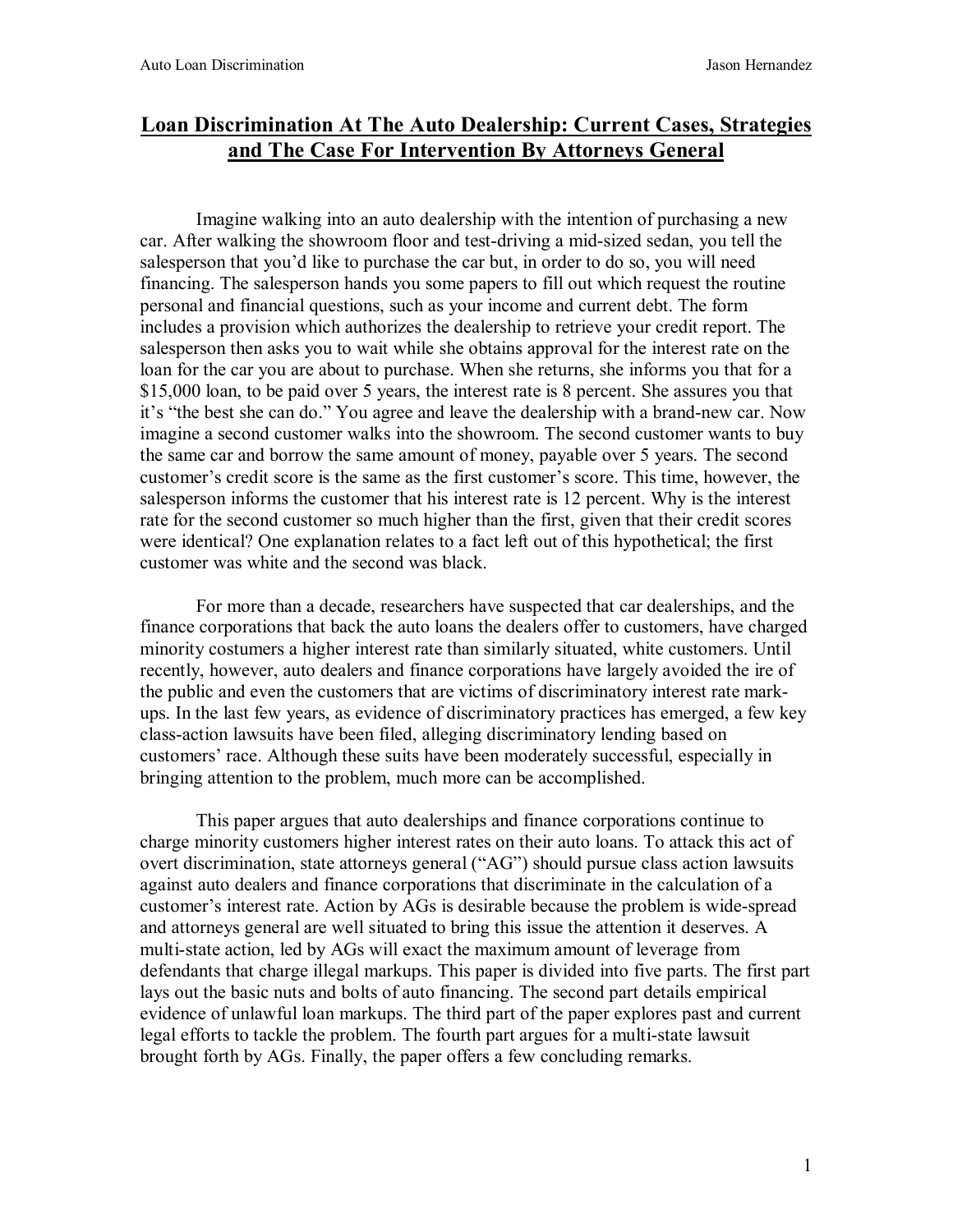#### **I. The Anatomy of Auto Financing**

About 70 percent of new automobile buyers require some kind of financing, a loan, to purchase an automobile.<sup>1</sup> Consumers have a variety of options available to them for financing a new automobile. For the purposes of this paper, it is best to create two types, or classes, of finance institutions. In one class, are the auto dealerships, which rarely have the capital to finance their own vehicle sales. Most auto dealerships have a contract with an auto finance institution which provides the loans for the cars sold by the dealership. The General Motors Acceptance Corporation, for example, finances loans on automobiles bought at dealerships across the country. In another class, are financial institutions which have no connection to an auto dealership but offer auto loans. Your local bank or credit union is a good example.

About one-third of all buyers rely on the first class, auto dealers, to finance their new car.<sup>2</sup> Few prospective buyers obtain their own financing, *prior* to setting foot inside the showroom floor. For those that obtain prior financing, they have the significant advantage of "shopping" around for a low interest rate at various financial institutions.<sup>3</sup>

 Before explaining how a particular customer's interest rate is determined, a brief explanation of the relationship between the dealer and the auto financer is appropriate. Typically, a dealer would contact a financer and expresses an interest in offering loans at the dealership from the financer. The financer then decides whether the dealer can participate in the financer's loan program. Dealers approved by the financer are authorized by the financer to provide finance information to the customer, including information regarding terms, rates and the general policies of the financer. The dealer is required to adhere to all of the financer's policies, including those regarding markups. Financers typically compensate dealers for approved loans. The relationship between the financer and the dealer is therefore one of financial privity, the dealer and financer both benefit from dealer financing, especially in the case of markups.

Customers that seek financing from the dealer are required to fill-out forms which request standard financial information from the customer such as income, current debt and authorization for the dealer to check the customer's credit score.<sup>4</sup> The dealer uses all of this information in order to calculate the customer's interest rate, called the annual percentage rate, or "APR."<sup>5</sup>

<sup>&</sup>lt;sup>1</sup> Carolyn Said, *Minorities Charged Higher Rates For Car Loans*, THE SAN FRANCISCO CHRONICLE, Jan. 26, 2003, at G1.<br><sup>2</sup> Said.

 $3$  The Internet has made interest rate "shopping" much easier; consumers can go to sites such as http://www.bankrate.com or http://www.carconsumers.com to compare interest rates on loans in their area. 4 The complaint in *Pakeman v. American Honda Finance Corporation* alleges that Honda "considers numerous risk-related factors, including credit bureau histories, anticipated loan payment amounts, the customer's payment-to-income ratio, debt ratio and various other risk-related attributes or information."

<sup>&</sup>lt;sup>5</sup> The APR is the total finance charge equal to the sum of (a) the non-discretionary buy rate plus (b) the discretionary finance charge markup, if any, plus, in some cases, (c) miscellaneous non-discretionary charges such as insurance charges.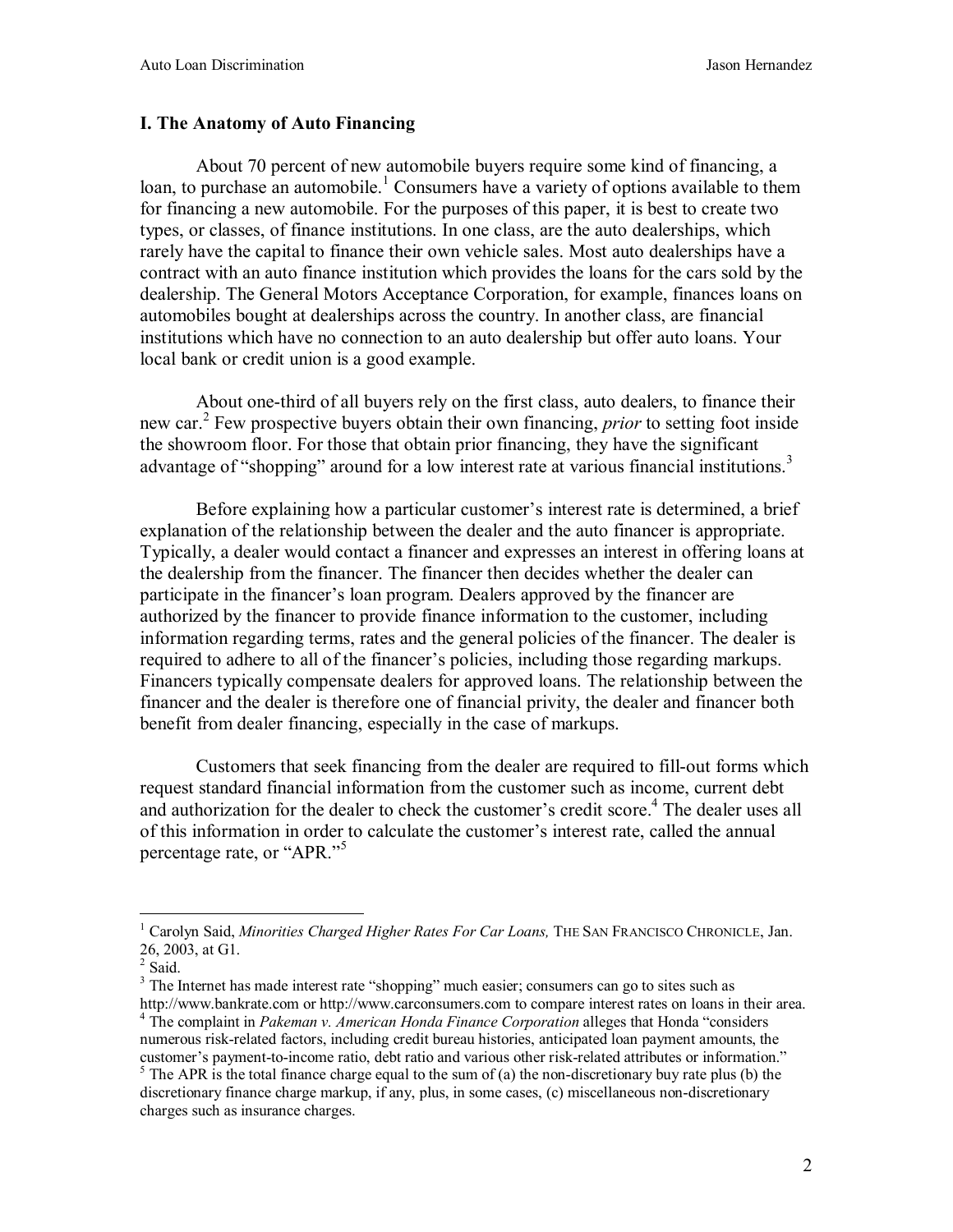$\overline{a}$ 

Two components comprise a particular customer's interest rate on an auto loan. The first component is known as the "buy rate." The buy rate is determined by a computerized credit rating system controlled by the lender and based strictly on credit and risk factors. The computerized system gives a minimum interest rate to the dealer which constitutes the lender's authorization to give the customer the loan at that rate. The buy rate can be thought of a risk index on the likelihood of default from the particular customer.

The second component is known as the "markup," which can boost the final interest rate on the auto loan offered to the customer. The mark-up is standardless and discretionary for the dealer, it has nothing to do with the customer's credit-worthiness or the cost of processing the loan. The dealer usually gets to keep about 75 percent of such markups with the remaining 25 percent going to the lender.<sup>6</sup>

These two components create the customer's interest rate on the automobile loan. The buy rate represents the absolute lowest a dealer can go. The "buy rate" in the hypothetical that began this paper is 8 percent. When the dealer tells the second customer that 12 percent is as low as she can go, she is not speaking truthfully.

#### **II. The Prevalence of Interest Rate Mark-Ups In Auto Loans**

Minority car buyers across the country are the targets of unlawful auto loan markups, and three key studies confirm this hypothesis. Yale law professor Ian Ayres was the first researcher to demonstrate that auto dealerships were marking-up the interest rates on loans secured by minority lenders.<sup>7</sup> Ayres' study was conducted in 1991 and tested new car dealerships in Chicago. The study sent "testers," subjects posing as car buyers, to various auto dealerships to negotiate for the purchase of a new car. The testers were of several races and ethnicities. The study's results showed that dealerships offered significantly lower prices to white male testers than to similarly situated black and-or female testers: white female testers were asked to pay 40% higher markups than white male testers; black male testers were asked to pay more than twice the markup of white male testers; and black female testers were asked to pay more than three times the markup of white male testers.<sup>8</sup>

Four years later, Ayres tested the conclusions of his original study, employing a new quantitative method of identifying the causes of discrimination. Ayres' second study included more testers, the testers negotiated for a larger number of cars, and the second test provided for enhanced controls, such as negotiating scripts. The results were similar;

<sup>6</sup> Caroline E. Mayer, *Car-Loan Rates Marked Up More for Blacks, Report Says,* THE WASHINGTON POST, Oct. 1, 2003, at E01.

<sup>7</sup> Ian Ayres, *Fair Driving: Gender and Race Discrimination in Retail Car Negotiations*, 104 HARV. L. REV. 817, 819 (1991) (hereinafter "Ayres I").

<sup>8</sup> Ian Ayres, *Further Evidence Of Discrimination In New Car Negotiations And Estimates Of Its Cause*, 94 MICH. L. REV. 109 (1995) (hereinafter "Ayres II").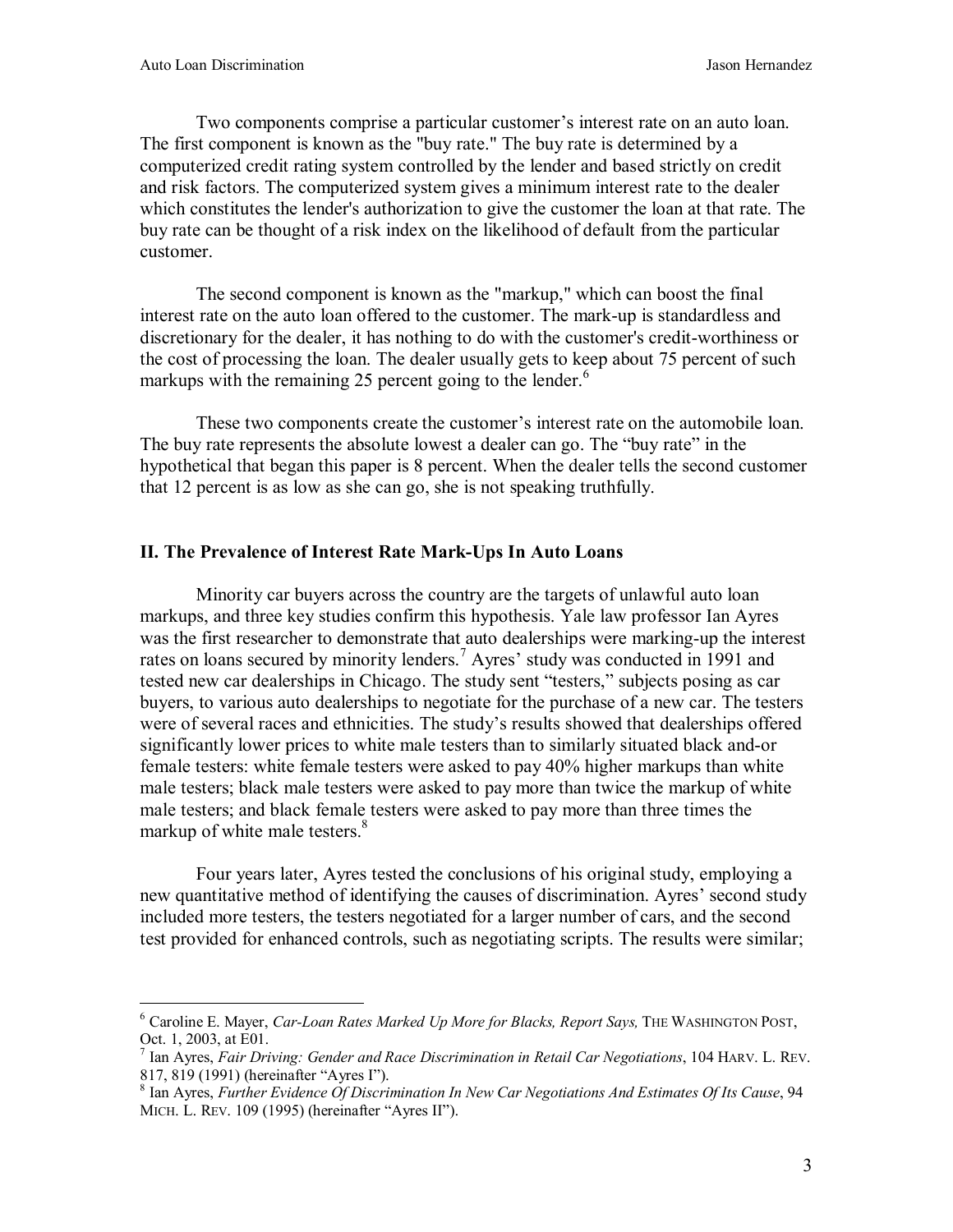auto dealers were subjectively charging minority customers higher interest rates compared to similarly situated white customers.

Although Professor Ayres' study was groundbreaking, the most comprehensive study of markups was released last year by Vanderbilt business professor Mark A. Cohen. Professor Cohen studied more than 1.5 million General Motors Acceptance Corporations ("GMAC") loans made between 1999 and April 2003.<sup>9</sup> Cohen's study revealed that African-Americans are three times as likely as similarly situated white customers to be charged an interest rate mark-up on their loans financed by the General Motors Acceptance Corporation. According to the report, discrimination in the GMAC loans was across the board, regardless of the profession of a buyer or model of car purchased. Cohen's report concludes that after conducting "numerous statistical tests" the higher interest rate charged to African-Americans cannot be explained by "creditworthiness or other legitimate business factors."<sup>10</sup>

The exact dollar figures in the report are startling. Cohen's report claims that black borrowers paid an average of \$1,229 in extra interest over the life of a loan, compared with the average of  $$867$  paid by whites.<sup>11</sup> Black postal workers paid an average of \$811 more than white postal workers for car loans.<sup>12</sup> Black teachers paid an average of \$595 more than white teachers.<sup>13</sup> Even black General Motors employees paid more than their white counterparts to get a loan.<sup>14</sup> In addition to higher comparative interest rates, black customers are less likely to be offered preferential interest rates. Thirty-six percent of African Americans received interest-free percent loans and other special financing incentives, compared with 61 percent of white borrowers. Similarly, black college graduates were less likely to be offered below-market interest rates on car loans for recent college graduates.<sup>15</sup> Cohen's report claims that GMAC borrowers were charged a total of \$421.6 million dollars in subjective markups. Nearly 20 percent was paid by blacks even though they were only 8.5 percent of the borrowers.

The statistics for Hispanic car buyers bear the same results in the Cohen study. Sixty-seven percent of Hispanics were charged a markup compared to 47 percent of whites. $16$ 

Interest rate mark-ups are a national phenomenon, although there is great variation among states. The greatest difference was in Wisconsin, where black customers

- 
- 10 *Id.* 11 *Id.* 12 *Id.* 13 *Id.* 14 *Id.* 15 *Id.* 16 *Id.*
- 
- 

<sup>9</sup> Mark A. Cohen, *Report on the Racial Impact of GMAC's Finance Charge Markup Policy*, Aug. 29, 2003, http://www.consumerlaw.org/initiatives/cocounseling/content/GMAC/CohenReport.pdf, last visited 12/04/2003 (hereinafter "Cohen Report").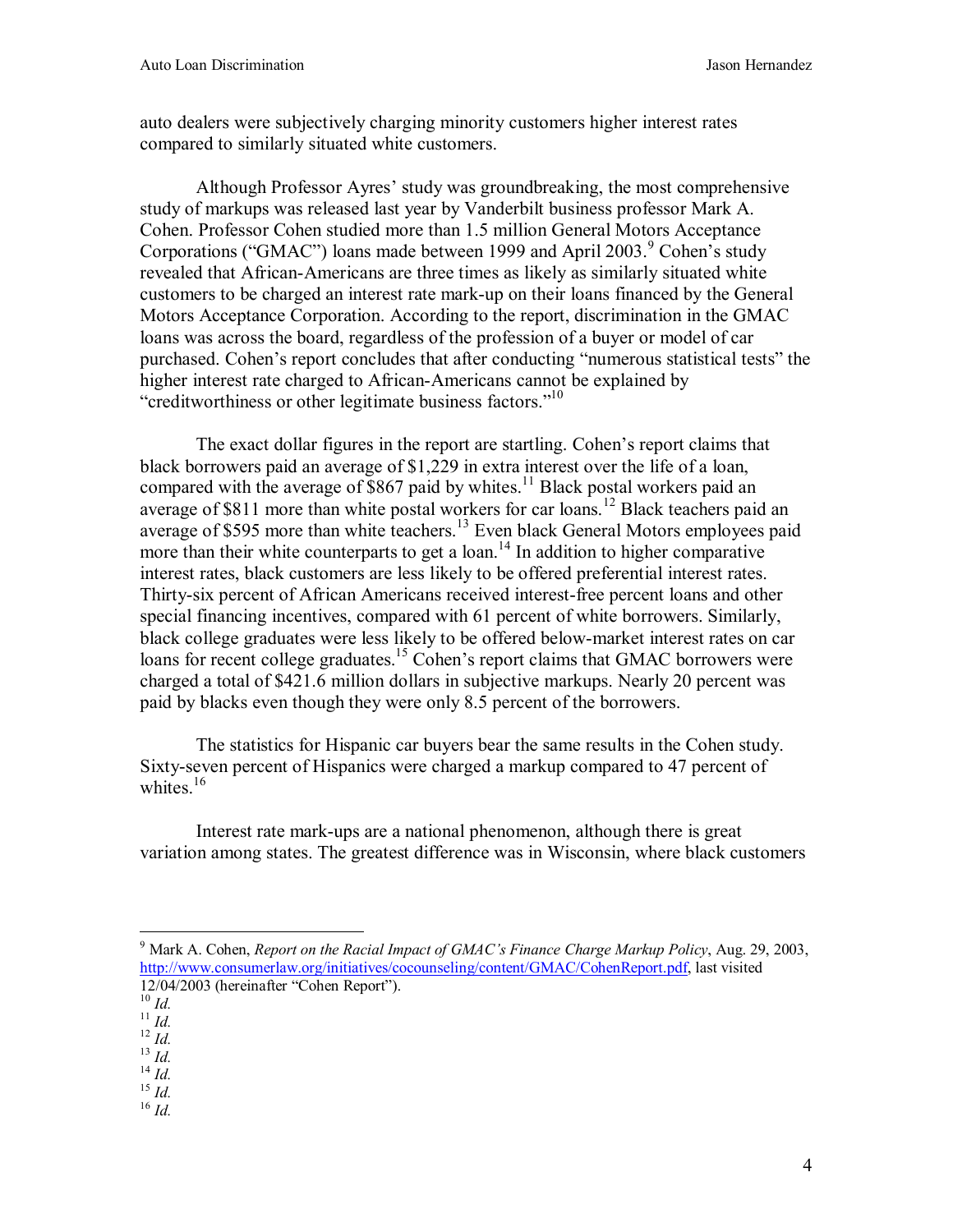paid five times as much as white customers in loan mark-ups. California, by way of comparison, suffered from a 1.3 percent markup.<sup>17</sup>

Richard Voith, senior vice president of Econsult, a financial-research firm in Philadelphia, has found results similar to those in the Cohen report. Voith's study was limited to Hispanic car buyers in Chicago. The study, based on millions of Ford Motor Credit loans made between 1997 and 2001, found that buyers with Hispanic surnames paid an average of about \$ 266 more per loan than did non-Hispanics with similar credit histories.<sup>18</sup> The study also found that the average loan mark-up for borrowers with Hispanic surnames was 3.46 percentage points.<sup>19</sup> The average non-Hispanic customer got a 2.78 percentage point mark-up.<sup>20</sup> Ford Motor Company has denied the conclusions of the Voith report, claiming that the study was methodologically flawed and that Voith overstated bias and ignored evidence contradicting possible discrimination.

 Dealers frequently justify markups as an insurance policy against default on the loan. Dealers claim that when a customer defaults, and files for bankruptcy, the dealer is shielded from collecting the loan from the customer. The "default risk" argument, however, is flawed because the vast majority of dealer-financer arrangements place the risk of default on the financer, not the dealer. Regardless of the merits of this justification for markups, if the fear of bankruptcy truly motivates markups, there is reason to expect that the practice will continue. To compete with overseas automakers, Ford, General Motors and Daimler Chrysler have recently decided to extend their loans from 5 years to 6 years.<sup>21</sup> The number of 6 year loans will rise to 300,000 within 3 years from 34,000 in  $2001<sup>22</sup>$  The extension means that the American automakers will take-on additional default risk. Car buyers are more than twice as likely to default on a 6 year loan compared to a 5 year loan.<sup>23</sup> Even longer loan repayment terms may not be far from becoming a reality; some banks have begun to offer 7 year loans.<sup>24</sup> The incentive for dealers to markup auto loans should, therefore, grow in the future.

### **III. Legal Strategies To Address Auto Loan Discrimination**

 This section discusses a few key cases regarding auto loan markups. In the last several years, there have been eleven class action lawsuits filed alleging unfair markups. The cases discussed in this section should guide attorneys general in mounting a multistate lawsuit against dealers and financers. The following lessons can be distilled from

http://www.consumerlaw.org/initiatives/cocounseling/gmacreportbystate.shtml.

<sup>&</sup>lt;sup>17</sup> *Id*; For a state-by-state analysis of finance markups, see

<sup>18</sup> Tony Pugh, *Ford Disputes Claims Alleging Hispanic Car Buyers Paid More for Their Loans,* KNIGHT RIDDER WASHINGTON BUREAU, Jun. 26, 2002.<br><sup>19</sup> Pugh.

 $20$  Pugh.

<sup>21</sup> Jeff Green, *GM, Ford lend over six years to attract car buyers*, Feb. 28, 2003, http://www.auto.com/industry/iwird28\_20030228.htm, last visited 12/04/2004.<br><sup>22</sup> *Id.* <sup>23</sup> *Id.* <sup>24</sup> *Id.*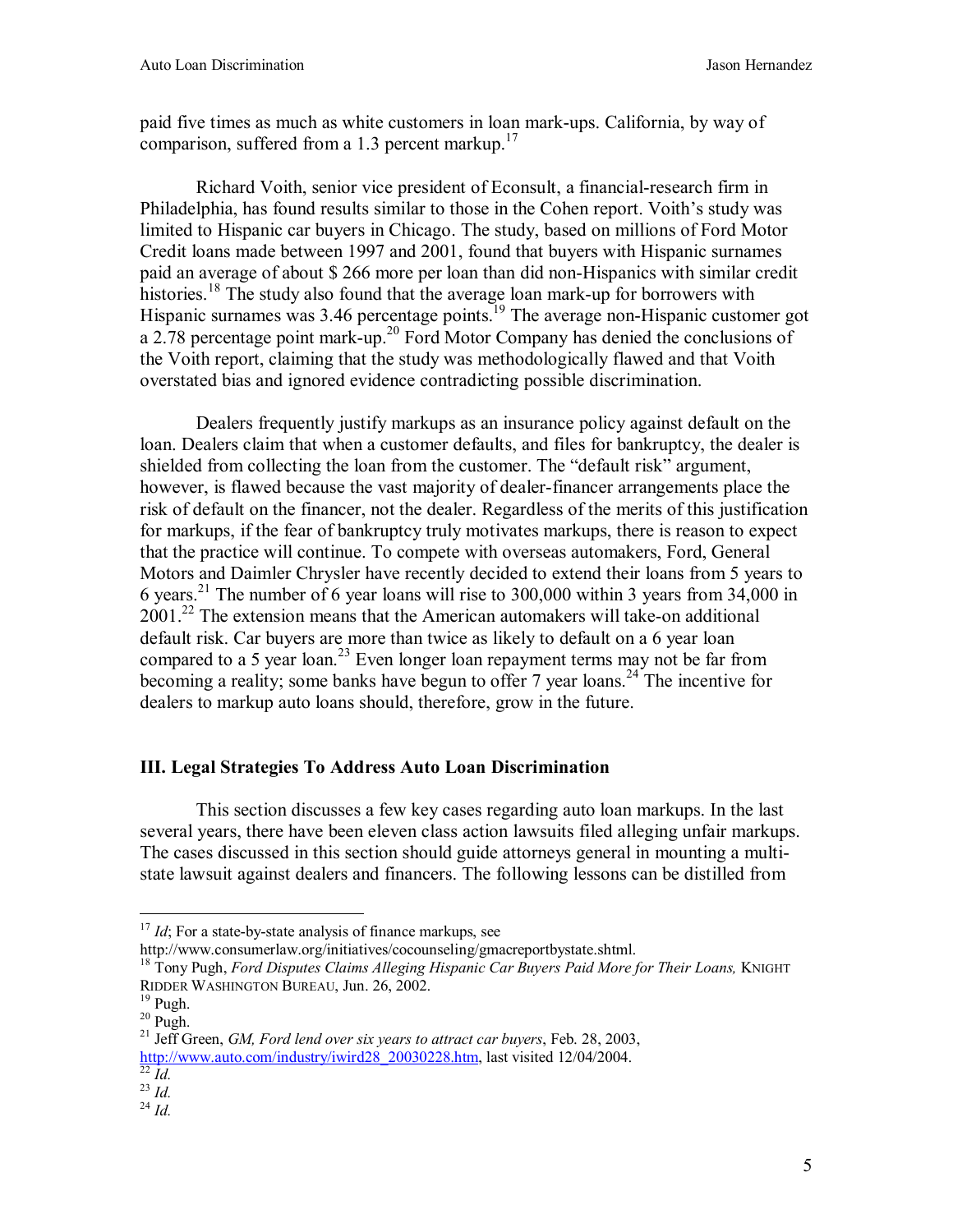the cases. First, state claims are superior to federal claims. State law tends to be more favorable to the plaintiff compared to federal law. Second, seeking a change in business practices as the primary goal, instead of monetary damages, is important to certifying a class of plaintiffs. And, third, coordination and publicity are essential to obtain maximum leverage for the AG. Auto dealers and finance companies tend to settle quickly, AGs should use this to their advantage.

### **A. The GMAC Lawsuit**

The GMAC lawsuit was filed in 1998, the suit alleged discriminatory markups and the primary relief sought were monetary damages. After the initial lawsuit against GMAC was filed, the company changed its markup policies, first limiting them to 4 percent above the interest rate based on creditworthiness and other objective factors. The lawsuit continued, however. Last year, Professor Cohen released his report exposing GMAC markups. In response, GMAC insisted that it does not tolerate discrimination, but other than this likely rebuke, GMAC's public response to the Cohen report has been limited. GMAC spokesman James Farmer claimed that the Cohen report contains numbers and figures that GMAC is unfamiliar with. Farmer said that GMAC does not ask for borrower's race on any of its credit applications. Farmer also said that although Cohen had access to 6.2 million GMAC transaction records, Cohen limited his study to the 1.5 million in which race could be determined, suggesting strongly that GMAC would challenge Cohen's research methods at trial. $^{25}$ 

Prior to the Cohen report, the GMAC lawsuit suffered a setback when a federal appeals court broke-up the class because the lawsuit was improperly certified under Federal Rule of Civil Procedure  $23(b)(2)$ .<sup>26</sup> In July 2002, the court held that because the lawsuit primarily sought monetary damages, the class could not be certified under Rule  $23(b)(2)$ <sup>27</sup> Rule  $23(b)(2)$  requires that "the party opposing the class has acted or refused to act on grounds generally applicable to the class, thereby making appropriate final injunctive relief or corresponding declaratory relief with respect to the class as a whole."<sup>28</sup> The court reasoned that the advisory committee's notes explain that this subdivision "does not extend to cases in which the appropriate final relief relates exclusively or predominantly to money damages."<sup>29</sup> The class therefore, was decertified. The court declined to reach a decision on any other aspect of the class which may have been defective, such as typicality, a requirement under Rule  $23(a)$ .<sup>30</sup> In a case against Ford Motor Company, a federal district court held that a class composed of Hispanic car buyers satisfied the requirements of Rule 23(a), but because the suit sought monetary awards, class certification was improper due to the individualized nature of each plaintiff's claim<sup>31</sup>

 $\overline{a}$  $25$  Mayer.

 $26$  Fed. R. Civ. P. 23(b)(2).

<sup>&</sup>lt;sup>27</sup> *Coleman v. GMAC*, 296 F.3d 443, 447 (6<sup>th</sup> Cir. 2002).<br><sup>28</sup> Fed. R. Civ. P. 23(b)(2).

<sup>&</sup>lt;sup>29</sup> Fed. R. Civ. P. 23(b)(2) advisory committee's note.

<sup>30</sup> Fed. R. Civ. P. 23(a).

<sup>31</sup> *Rodriguez v. Ford Motor Credit Co.*, 2002 U.S. Dist. LEXIS 7280 (N.D. Ill. 2002).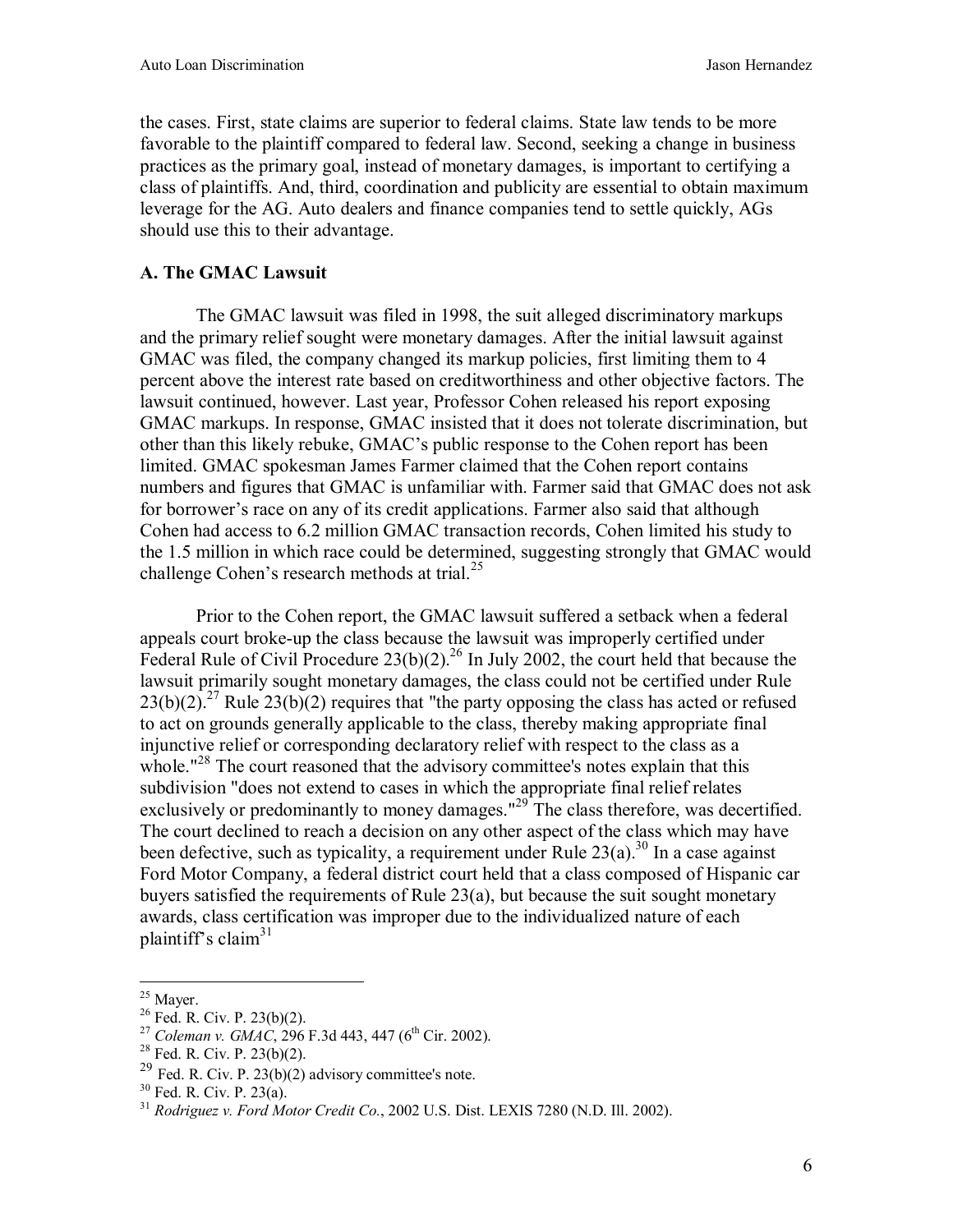Following this ruling, the plaintiff's lawyers dropped their request for monetary damages, seeking declaratory and injunctive relief. Surprisingly, GMAC settled the lawsuit. In August 2002, one month after GMAC won in federal court, GMAC reduced the markup cap to 3 percent. The 3 percent cap appears to have been drawn from the Nissan settlement, discussed in the next section, which also settled on a 3 percent cap. GMAC also agreed to make a \$100,000 donation to the Rainbow/PUSH coalition to educate consumers about auto loan finance.

 The following lessons can be distilled from the GMAC case. First, federal courts are hostile to class actions that primarily seek monetary damages. The GMAC suit faced procedural difficulties because the primary remedy sought were monetary damages. The Nissan suit suffered a similar fate. Second, the GMAC case shows that auto financers do not want bad press. Once the class was decertified, and the lawsuit modified to ask for injunctive relief, GMAC was willing to settle. If faced with dozens of similar suits across the country, GMAC may be persuaded to concede even more. After all, GMAC only keeps twenty-five percent of the markup, the dealer keeps the lion's share. Finally, the GMAC settlement contained a provision for consumer education, a valuable part of any settlement, which will be explored later in this paper.

# **B. The Nissan Lawsuit**

In 2002, a class action lawsuit was filed against Nissan Motor Acceptance Group (NMAG). The Nissan suit suffered from the same procedural defect in the GMAC case, the plaintiff's demands for monetary damages, and specifically for the "disgorgement of profits," dominated the request for injunctive and declaratory relief. The federal district court, therefore, broke-up the class as to the monetary relief but allowed the class to pursue injunctive and declaratory relief.<sup>32</sup> Significantly, however, the court did not consider its prior ruling that the class met the requirements of Fed. R. Civ. P.  $23(a)$ .<sup>33</sup>

The plaintiffs in the Nissan lawsuit hired Professor Ian Ayres to testify that Nissan's markups targeted minority customers. His testimony claimed that NMAG did not charge a markup to over half of all white customers while over half of African American paid a markup of more than \$700, allowing markups in some cases as high as five percentage points. $34$ 

In February of last year, the suit against NMAG was settled. As part of the settlement, Nissan agreed to tell consumers that interest rates on loans are negotiable; Nissan set a 3 percent cap on markups; and Nissan agreed to offer pre-approved credit, with no markups, to 675,000, African Americans and Hispanic car buyers over the next five years.

 $\overline{a}$ <sup>32</sup> *Cason v. Nissan Motor Acceptance Corp.*, 212 F.R.D. 518 (M.D. Tenn. 2002)<br><sup>33</sup> *Id.* Said.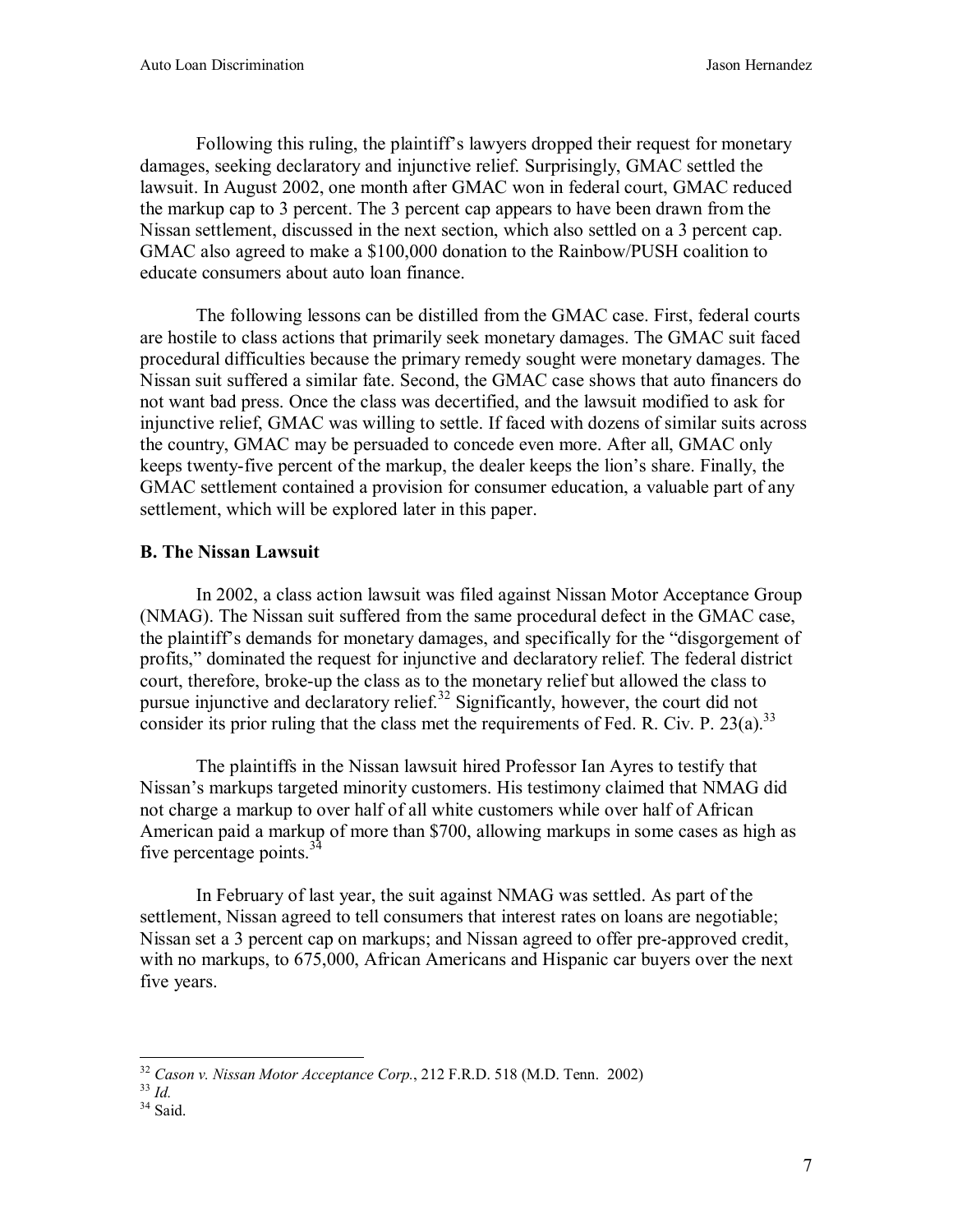The Nissan case was a victory for the minority consumer. The settlement's focus was on changing Nissan's practices, not on monetary awards. As with the GMAC, keeping the focus of the lawsuit on injunctive and declaratory relief is critical to keeping the class in order. The Nissan settlement also educated consumers, a valuable aspect of the settlement. In the end, however, Nissan can charge up to 3 percent more on any car loan. Hopefully, the effect of this settlement will be that Nissan and Nissan approved dealers will refrain from markingup minority customers' loans. If Nissan had felt the pressure of a coordinated, national attack from thirty or forty AGs, perhaps Nissan's concessions may have been greater.

#### **C. The Lieff Cabraser Lawsuits**

This year, attorneys at Lieff Cabraser Heimann & Bernstein LLP filed a statewide class action complaint against American Honda Finance Corporation, the lender for the Honda Motor Company<sup>35</sup>; WFS Financial, Inc., one of the nation's largest independent auto loan lenders<sup>36</sup>; and Toyota Motor Credit Corporation, the lender for Toyota Motor Company.37 The plaintiffs in the suit against Honda are African-American and Hispanic customers<sup>38</sup>; the plaintiffs are African-American and Hispanic in the suit against WFS Financial<sup>39</sup>; and in the suit against Honda, the plaintiffs are Hispanic.<sup>40</sup>

The cases are filed under two California statutes: the Unruh Civil Rights Act, which prohibits discrimination in lending against persons on the basis of race, color, or national origin, and includes provision for award of damages, with a minimum of up to \$4,000 per incident of discrimination<sup>41</sup>, and the Unfair Competition Law, which prohibits businesses from engaging in illegal or unfair practices, and provides for restitution of money obtained through such practices.<sup>42</sup> The complaints in all three cases name finance corporations as defendants. Dealers, however, are also a fair target for a lawsuit. After all, it's the dealer that makes the decision to markup a loan; finance companies either encourage the practice or turn a blind eye to the practice. Dealers cannot hide behind the finance corporation to shield them from liability, at least on federal district court has denied an auto dealer's motion for summary judgment on these grounds.<sup>43</sup>

All three lawsuits describe the auto financing process in a manner similar to the description offered in Section I. An essential component of the complaint is establishing that markups are standardless, and not related to any objective economic or financial

1

<sup>35</sup> *Pakeman v. American Honda Finance Corp.*, Case No. RG03088920, Complaint filed in Superior Court of the State of California, County of Alameda, Mar. 27, 2003.

<sup>36</sup> *Thompson v. WFS Financial, Inc.*, Case No. RG03088926, Complaint filed in Superior Court of the State of California, County of Alameda, Mar. 27, 2003.

<sup>37</sup> *Herra v. Toyota Motor Credit Corp.*, Case No. RC-03-419230, Complaint filed in Superior Court of the State of California, County of San Francisco, Mar. 27, 2003; Collectively referred to as "Complaints."<br><sup>38</sup> Pakeman.

<sup>&</sup>lt;sup>39</sup> *Thompson.*<br><sup>40</sup> *Herra.*<br><sup>41</sup> Cal. Civ. Code §§ 51 and 52.

<sup>42</sup> Cal. Bus. & Prof. Code § 17200.

<sup>&</sup>lt;sup>43</sup> See *Osborne v. Bank of Am., N.A.*, 234 F. Supp. 2d 804 (M.D. Tenn. 2002) (holding that a dealer, even if acting as the assignee of the loan, is a "creditor" and subject to federal lending law).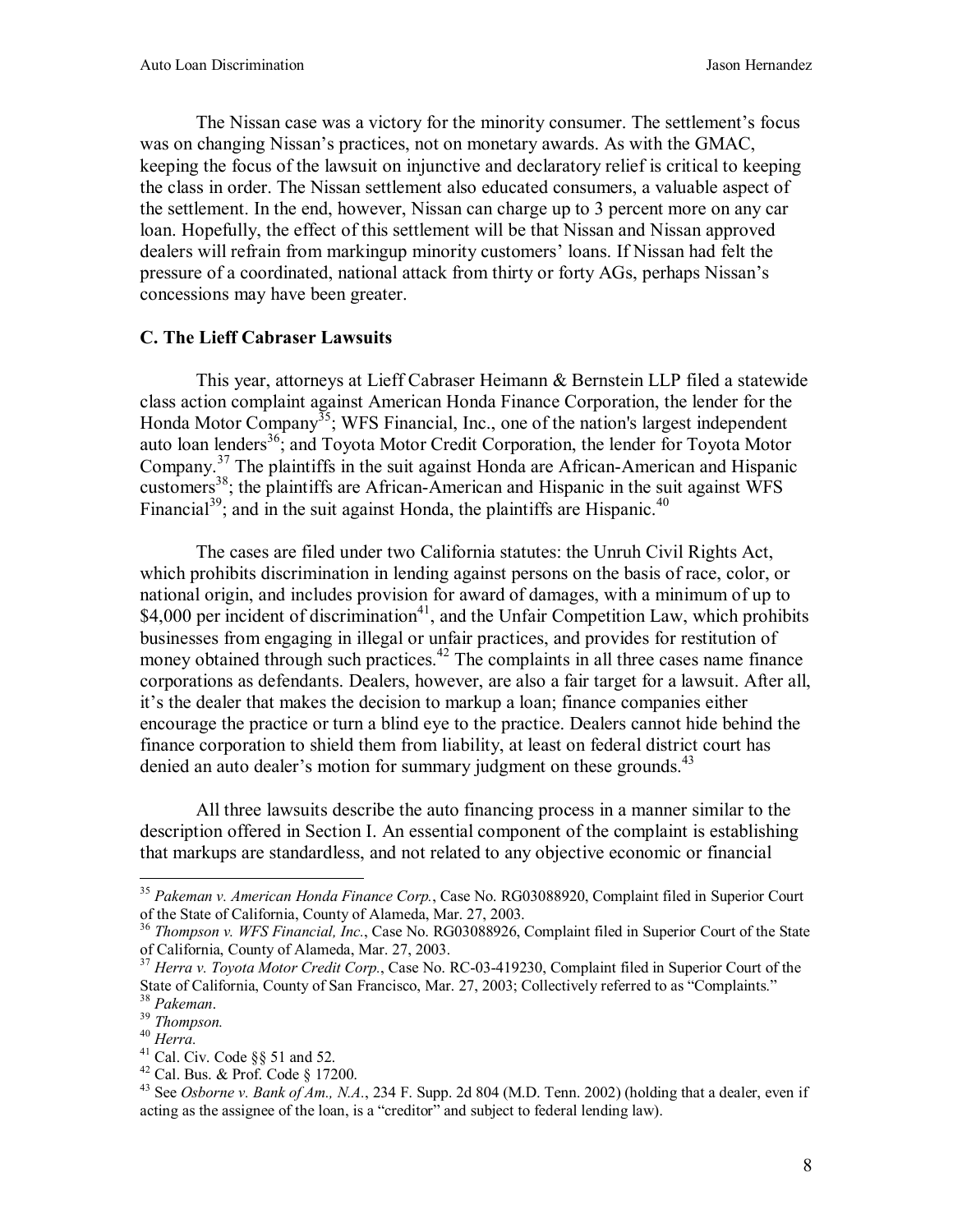factor. To assert this point, the complaints alleged that, "In setting the finance charge markup, dealers do not consider vehicle status (e.g., new/used, model, etc.), trade-in being made, financing period, the customer's financial variables (e.g., credit worthiness, income, occupation, etc.), or any other risk-related factor, because [the defendant] already considered those factors when it determined the customer's credit worthiness tier and resulting buy rate."<sup>44</sup> The complaints go on to allege that the defendant's knew or should have known that approved dealers disproportionately markup minority customer's loans.

The Nissan case, which was settled prior to the filing of these cases, is cited by all three complaints for two propositions. First, the complaints argue that the study relied on in the Nissan case can be used by the plaintiff to infer racial profiling in these cases.<sup>45</sup> Second, the plaintiffs argue that the Nissan case should have put the defendants on notice of the markup issue.46 In addition to the Nissan case, the complaints cite a State of New York Banking Department noticed, issued in 2001, which warned "automobile finance entities" of the possible discriminatory misuse of loan markups.  $47$ 

Finally, the suits ask the court to grant "equitable relief, including an injunction" barring the "discriminatory business practices, restitution[,] disgorgement of profits" and "damages."48 The lawsuit is pending and has received significant national newspaper coverage following the filing of the lawsuit.

### **D. The Viability of Federal Claims**

 Federal claims, based on racial discrimination, are more difficult to prove in the auto loan context. Attorneys general should pursue state claims against auto financers instead of federal claims. State law, like that of California, tends to be more favorable to the plaintiff, usually because of a lower burden of proof. This section comments on two common federal consumer protection laws, 42 U.S.C. §§ 1981 and 1982.

Sections 1981 and 1982 mandate that all people shall have the same rights "to make and enforce contracts" and to "purchase . . . personal property," respectively, "as is enjoyed by white citizens."<sup>49</sup> To make a case for discrimination under either Section 1981 or 1982, the plaintiff claiming disparate treatment must prove that the defendant intentionally discriminated against them and caused them an identifiable injury.<sup>50</sup> Plaintiffs can prove discrimination in one of two ways, first, they can show that the defendant intentionally discriminated against them on the basis of race, or, the plaintiff can submit evidence of disparate treatment that infers discriminatory intent.<sup>51</sup>

<sup>44</sup> See Complaints, *supra* 34,35,36.<br>
45 *Id.*<br>
46 *Id.*<br>
47 *Id.*<br>
48 *Id.*<br>
49 Ayres I.<br>
50 *Id* 

<sup>&</sup>lt;sup>51</sup> The second method of proof was borrowed from the Title VII context, for a more complete discussion of burden shifting and the technical aspects of disparate treatment, see Ayres I.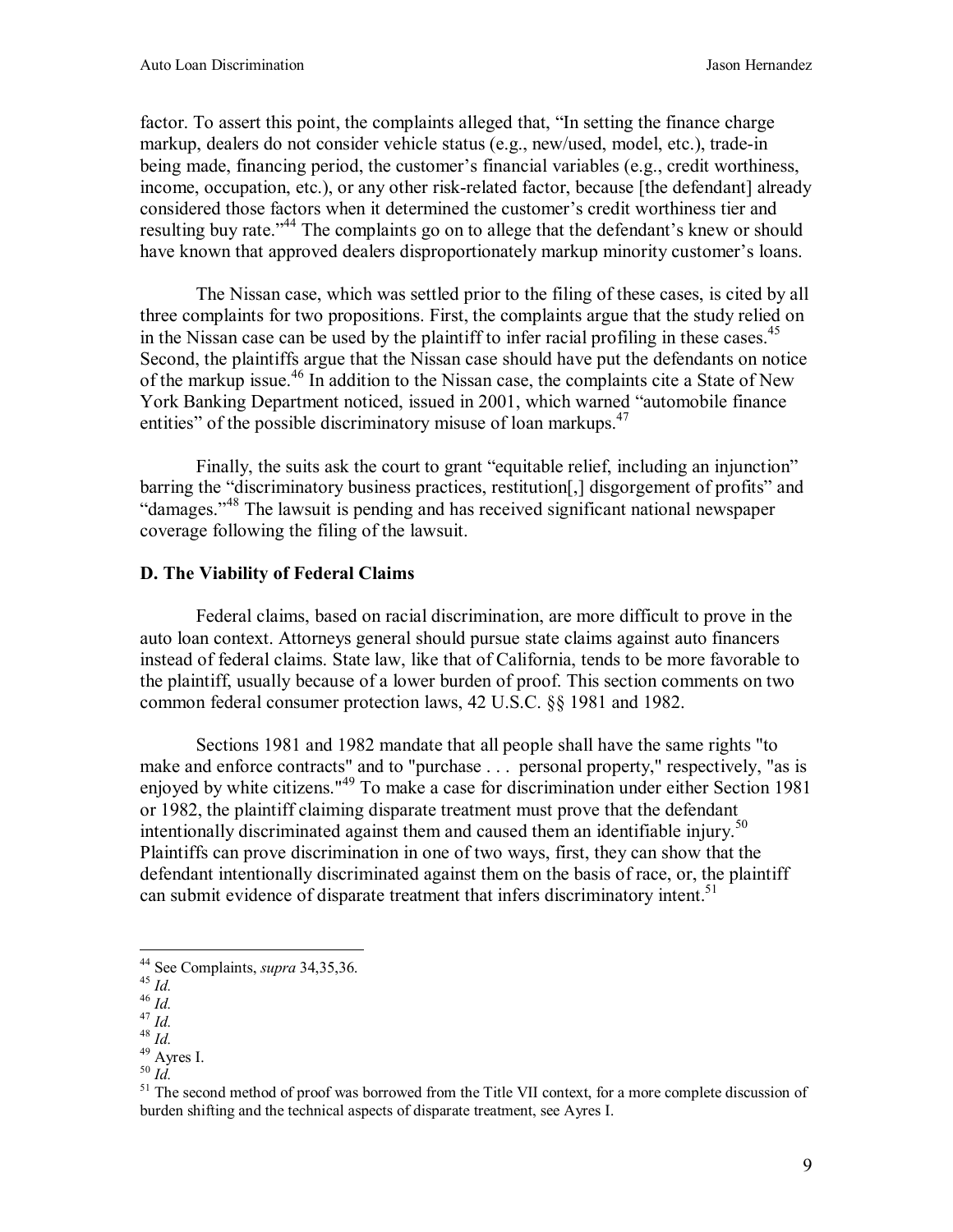Using Professor Ayres' study as an example, which employed testers as potential buyers, the plaintiff would have to persuade a court to accept two arguments. First, the plaintiff would have to show that the study was sufficiently controlled.<sup>52</sup> Second, the plaintiff would have to persuade the court that the instances of preferential treatment were too numerous to be explained by anything other than race, ethnicity or national origin.<sup>53</sup> If successful on these two points, the burden would then shift to the defendant to prove a legitimate, nondiscriminatory explanation for why it treated white buyers and black buyers differently.

When Professor Ayres published the results of his study in 1991, he was cautious to suggest that lawsuits could be successfully pursued under Section 1981 and 1982. By the time he wrote his 1995 law review piece he had all but retreated from his earlier stance on the effectiveness of litigation in general, and the likely success of Section 1981 and 1982 lawsuits in particular.

Section 1981 and 1982 suits are difficult to prove in the automobile context because disparate treatment claims require the showing of intent to discriminate. Disparity in treatment alone is insufficient, and dealers can resort to a number of possible explanations which may admit disparate results but deny "intentional" discrimination. Disparate treatment, a theory not actionable under Sections 1981 and 1982, by way of comparison, does not require the plaintiff to demonstrate intent to discriminate by the defendant. Courts have guarded this principle closely and have hindered the success of loan markup cases. Employers also have at their disposal number of defenses which are difficult for the plaintiff to breach. Employers can attribute markups to individual deficiencies in bargaining skill or general ignorance of the financing process. The new car industry, unlike the mortgage or housing market, has traditionally tolerated aggressive sales tactics and shrewd bargaining.

### **IV. The Case For Intervention By Attorneys General In Auto Loan Markup Cases**

 This section argues that attorneys general should pursue legal action against lenders that markup auto loans on the basis of race. The advantages of a multi-state AG action are discussed.

### **A. The Authority And Desirability Of Attorneys General To Act**

 Every state has a consumer protection law, or a lending law, which prohibits discrimination in lending on the basis of race. Attorneys general can bring claims, such as those in the Lieff Cabraser suit in California, under those statutes. Additionally, consumer protection is a well defined and recognized function of the AG who acts as "*parens patriae*," literally "parent of the country," in his or her office. "Several kinds of state laws, including unfair and deceptive practices laws, can be viewed as statutory

 $\overline{a}$  $52$  Ayres I.

 $53$  Ayres I.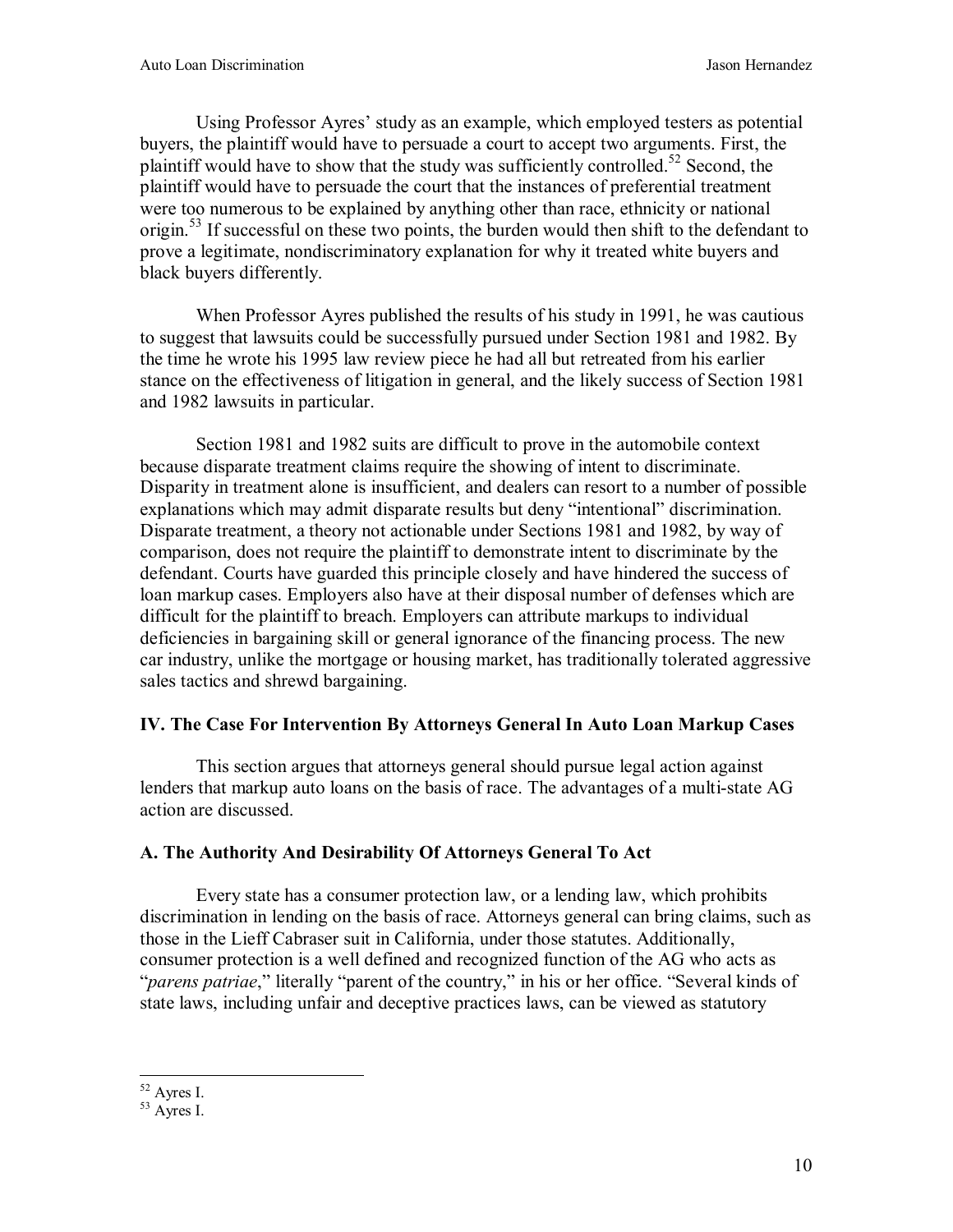embodiments of parens patriae principles."<sup>54</sup> Attorneys General, therefore, are well within their powers to bring lawsuits against auto lenders for unlawful markups.

 Brining AGs into loan markup discrimination will exact greater leverage for the plaintiffs in these lawsuits. The AGs office, when working with other AG offices, is a powerful legal and social force which can use its leverage to exact larger concessions, both in number and size. As Tom Miller, the Attorney General of Iowa, has said, "What we've found is that by coming together, the dynamics of the cases change... . When a corporation discovered it had to face 30 states, instead of one, it suddenly became much more serious about dealing with the issue."<sup>55</sup> Coordinated AG action should, therefore, not only pave the way for a uniform, national solution to auto loan markups, the added force of coordinated action should result in greater concessions from defendants.

# **B. Unfair and Deceptive Business Practices**

An alternative approach to the current race-based litigation would be for AGs to pursue lawsuits based on unfair and deceptive trade practices. In addition to avoiding the socially charged issue of racial discrimination, consumer protection law may prove to be a more certain path to victory in the courtroom. This section recommends AGs to include an unfair business practices cause of action in any complaint against an auto lender.

Federal and state laws prohibit deceptive and unfair business practices. The Federal Trade Commission ("FTC") is responsible for enforcing federal law. Every state has enacted an Unfair and Deceptive Trade Practice ("UDAP") statute. These statutes are largely modeled after federal consumer protection laws such as the 1938 Wheeler-Lea Amendments to the Federal Trade Commission Act ("FTCA") and the Uniform Deceptive Trade Practices Act.<sup>56</sup> The primary purpose of these state "little FTC acts" was to protect "the public - that vast multitude which includes the ignorant, the unthinking and the credulous."<sup>57</sup> Because the state protections borrow heavily from federal statutes, state courts largely rely on the federal courts' and the FTC's interpretation of what constitutes an unfair or a deceptive trade practice.

The federal statute defining deceptive trade practices is expansive. And unlike Section 1981 or 1982, the plaintiff does not need to prove intent to deceive under federal consumer deception law. "The FTC's current standard for determining a deceptive trade practice is that the act or practice must be likely to deceive or mislead consumers acting reasonably under the circumstances. Many federal courts also agree that any business practice that offends established public policy and is immoral, unethical, oppressive,

<sup>54</sup> Theodore Eisenberg & Richard P. Ieyoub, *Class Actions In The Gulf South Symposium: State Attorney General Actions, The Tobacco Litigation, And The Doctrine Of Parens Patriae*, 74 TUL. L. REV. 1859 (2000).

<sup>55</sup> Jason Lynch, *Federalism, Separation Of Powers, And The Role Of State Attorneys General In Multistate Litigation*, 101 COLUM. L. REV. 1998 (2001).

<sup>56</sup> Michael Flynn and Karen Slater, *All We Are Saying Is Give Business a Chance: The Application of State UDAP Statutes to Business-to-Business Transactions*, 15 LOY.

CONSUMER L. REV. 81(2003). <sup>57</sup> *Id.*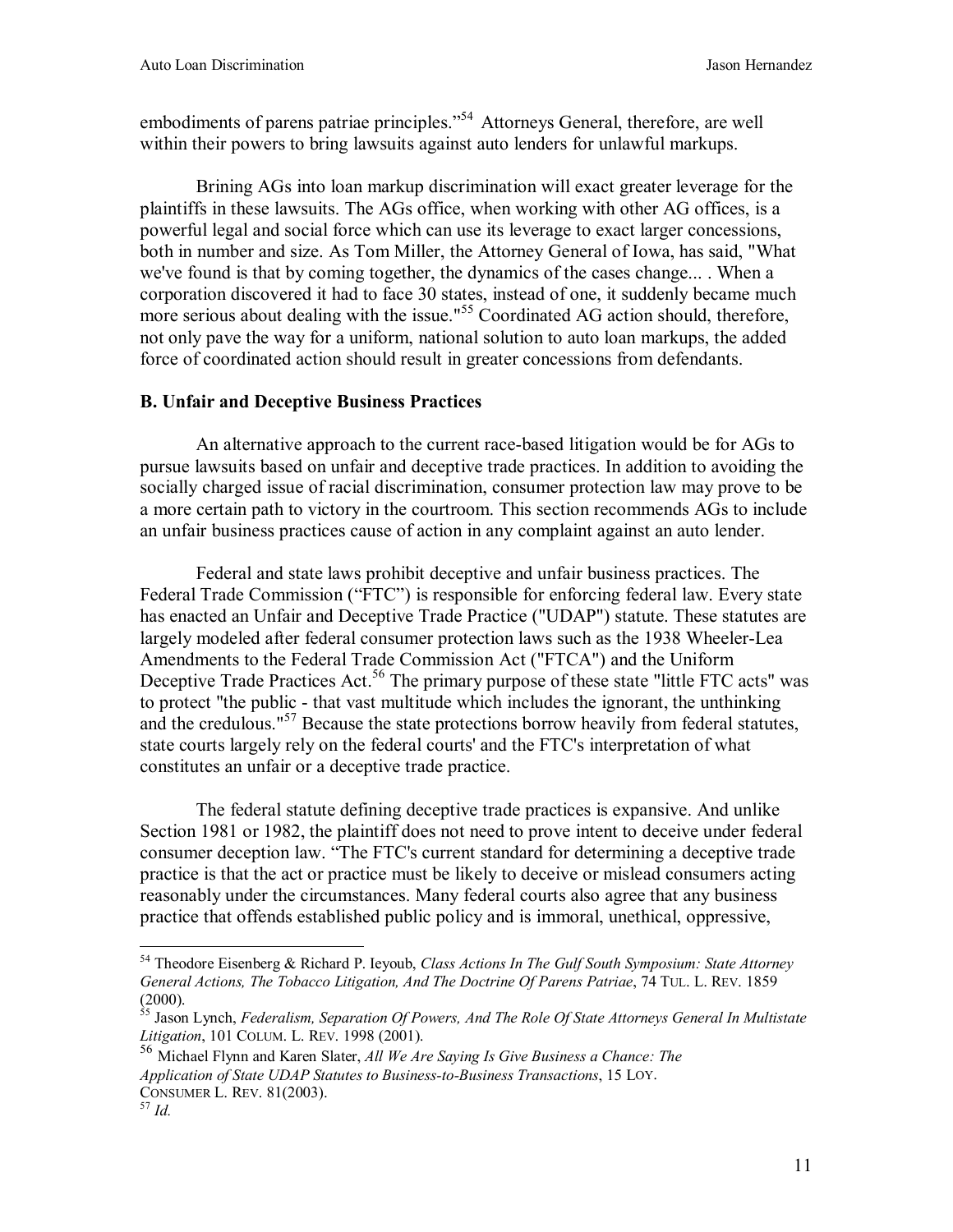unscrupulous, or causes substantial injury is an unfair trade practice."<sup>58</sup> Federal and state law, therefore, offer an AG a broad sword with which to strike-down unfair and deceptive trade practices.

The Supreme Court of Hawaii, for example, has explained that the state's unfair and deceptive business practices statute, "as its federal counterpart in the FTC Act, was constructed in broad language in order to constitute a flexible tool to stop and prevent fraudulent, unfair or deceptive business practices for the protection of both consumers and honest businesspersons."59 Hawaii, therefore, adopted a broad definition of unfair practices, relying on a federal appeals court opinion, which held that "[a] practice is unfair when it offends established public policy and when the practice is immoral, unethical, oppressive, unscrupulous or substantially injurious to consumers.<sup>"60</sup>

In some instances, state law may be superior to federal law because a state's consumer protection may go beyond what the federal law protects. Maryland, for example, has gone beyond the scope of federal protections, giving consumers greater powers to sue unscrupulous business practices. The Maryland Code prohibits:

"(1) False, falsely disparaging, or misleading oral or written statement, visual description, or other representation of any kind which has the capacity, tendency, or effect of deceiving or misleading consumers;"<sup>61</sup> and, "(3) Failure to state a material fact if the failure deceives or tends to deceive[.]"62

Maryland courts have interpreted the state's Consumer Protection Act broadly, stating that "a material misrepresentation involves information that is important to consumers, and, hence, likely to affect their choice of a product."63 A liberal consumer protection law, like the law in Maryland, will assist AGs in pursuing a lawsuit against auto lenders.

 Common law theories of usury and fraud may also be of assistance to AGs in markup cases. In Maryland, for example, a plaintiff seeking redress under theories of fraud and deceit must demonstrate five facts:

1) that the defendant made a false representation to the plaintiff,

2) that its falsity was either known to the defendant or that the representation was made with reckless indifference as to its truth,

3) that the misrepresentation was made for the purpose of defrauding the plaintiff,

4) that the plaintiff relied on the misrepresentation and had the right to rely on it, and

5) that the plaintiff suffered compensable injury resulting from the misrepresentation.<sup>64</sup>

 $^{58}$   $Id.$ 

<sup>58</sup> *Id.* <sup>59</sup> *Hawai'i Cmty. Fed. Credit Union v. Keka*, 94 Haw. 213, 228 (Haw. 2000) (citations omitted). 60 *Id.* 

<sup>&</sup>lt;sup>61</sup> Md. Commercial Law Code Ann. § 13-301 (2002).<br><sup>62</sup> Id

<sup>62</sup> *Id.* <sup>63</sup> *Luskin's, Inc. v. Consumer Protection Div.*, 726 A.2d 702 (Ct. App. Md. 1999). 64 *Nails v. S & R,* 639 A.2d 660 (Ct. App. Md. 1994).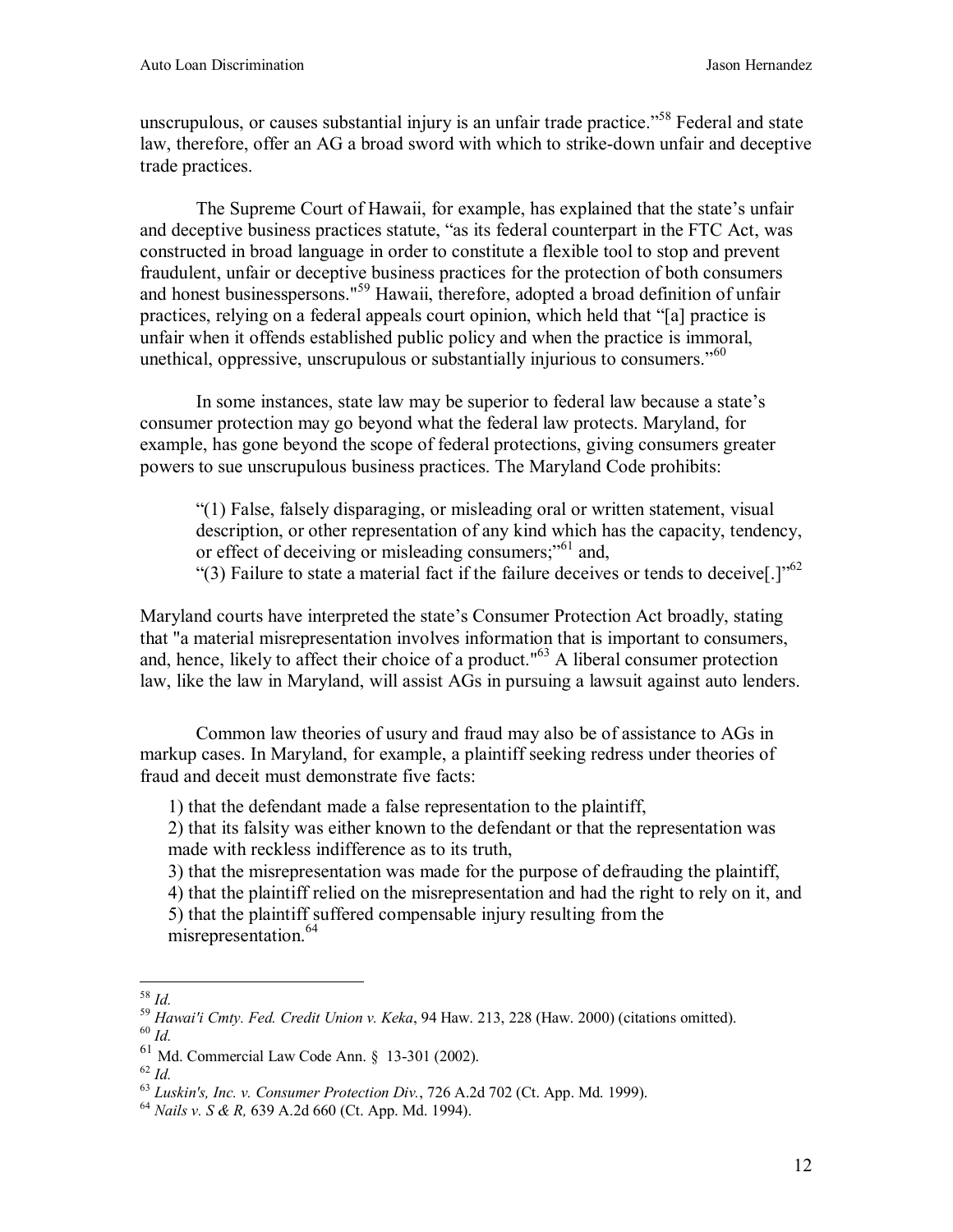If a car salesman tells a customer, after marking up her interest rate, that the rate offered to the customer is "the best I can do," as is often the claim, an auto dealer may have committed fraud in the state of Maryland. In this hypothetical, the salesperson knowingly marked up the interest rate and falsely told the customer that it was the best price she could offer the customer, making out the first two elements of the tort. Knowing that the customer's "buy rate" is lower than the quoted rate, the dealer may be viewed as defrauding the customer, especially if a similarly-situated customer, independent of race, is offered a lower rate. This would satisfy the third element. The customer's reliance on the dealer's representation, which ultimately lead the consumer to accept the higher interest rate leads to the customer paying more for the loan than others in his position, establishing the final two elements of the tort.

 For AGs to pursue an unfair and deceptive business practices cause of action, a complaint would be required to allege that dealers have defrauded their customers. This would require amending the Lieff Cabraser complaints, for example, to include the dealer as a defendant. The case for pursuing an unfair business practices claim is strongest against the dealer because she is the entity making the misrepresentation or misleading the consumer. The finance entity, however, may also be reached under this theory if the complaint alleges, as the Lieff Cabraser complaints do, that the finance entity knew or should have known of the dealers unfair tactics.

 Federal, but especially state consumer protections laws, therefore, are a valuable tool for AGs in auto loan markup cases. These powerful, consumer-driven laws should maximize the AG's bargaining power and produce sizable settlements.

### **C. Multi-State AG Action Will Mobilize Public Opinion**

Attorneys general are well suited to achieve needed public and legislative awareness to fully address the auto loan markup problem. As one observer noted, "Before the tobacco settlement, most people were only vaguely aware of the role of their state A.G... . But now the A.G.'s have a national awareness, and a positive one at that. That's a powerful tool. And you can't underestimate that."65 An educated consumer is best able to protect him or herself. Putting loan markups on the "radar" screen of the national news may help the drive towards legislative solutions to the problem, as was the case in California where AG Lockyer took an important interest in the auto loan discrimination issue.

Social activists have already expressed concern over markups. In February of last year, black religious and civic leaders announced plans for a national boycott of Chrysler products based on claims of discriminatory markups in a federal lawsuit.<sup>66</sup> The group, lead by the Reverend Jesse Jackson, was instrumental in bringing the markups issue to the front page of newspapers such as the Chicago Tribune and New York Times. Attorneys general can build on this momentum by filing a multi-state lawsuit.

<sup>&</sup>lt;u>.</u>  $65$  Lynch.

<sup>&</sup>lt;sup>66</sup> Rick Popely, *Bias allegations could be pothole for Chrysler; National boycott set for Saturday*, THE CHICAGO TRIBUNE, Mar. 11, 2003, at 1.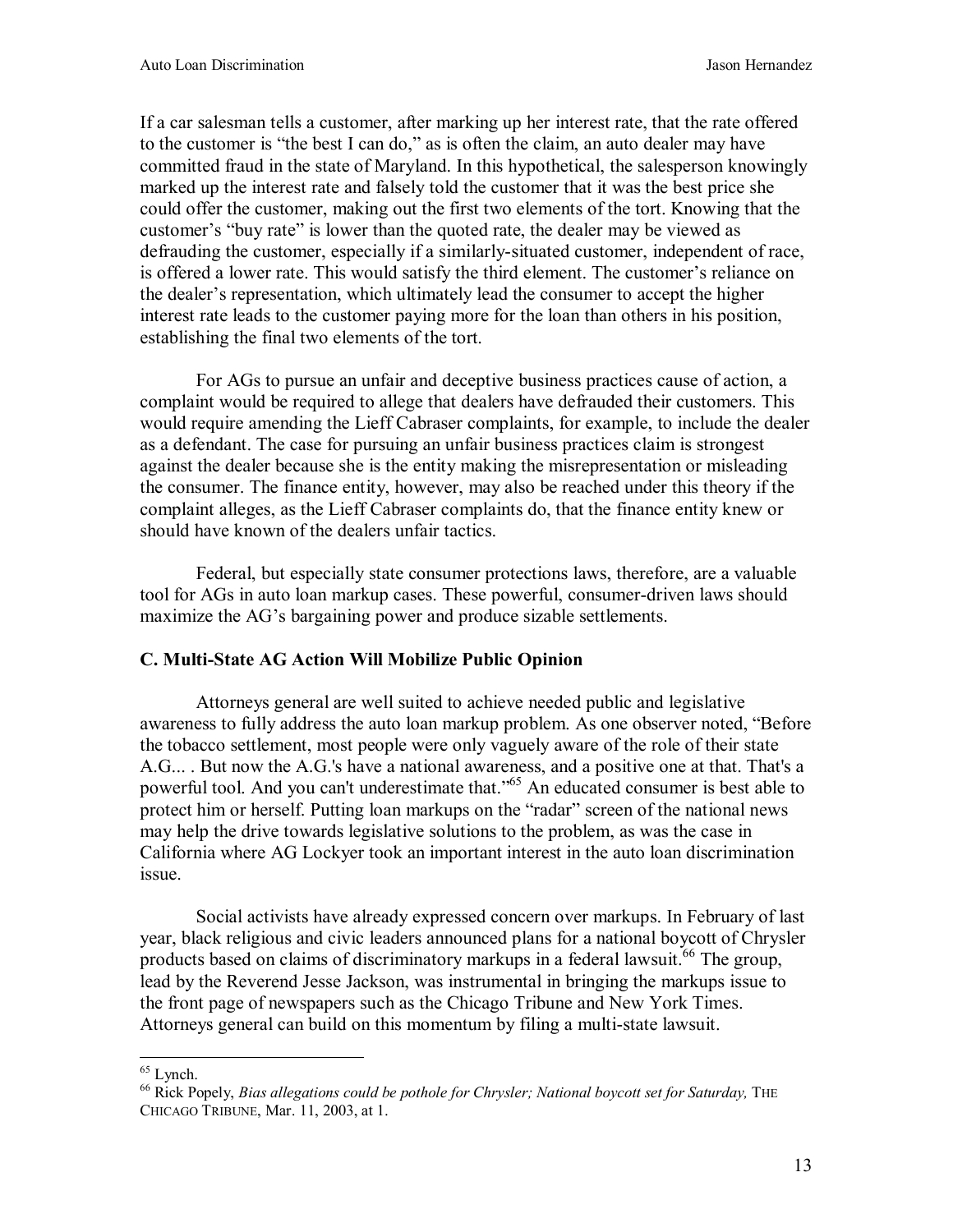Virtually every dealer or finance corporation facing charges of discrimination has denied the charges, and all have capitulated in various lawsuits, making valuable concessions. Defendants are very concerned for their reputation in the marketplace, and a successful campaign by AGs can exploit this vulnerability. Some financers, however, are inexperienced with handling the media and this too can help an AG to publicize a case. Take for example, Daimler Chrysler spokesman Martin Geers, who just prior to an announced boycott, told members of the media that the suit against the automaker would have to be "[dealt] with [] in court and not in the media."<sup>67</sup> Defendant's seeking to avoid publicity are likely to capitulate to a national, coordinated AG campaign. Those that wish to fight, may, in the end, find themselves in costly legal battles with very negative publicity.

In the last decade, the US Department of Justice ("DOJ") successfully prosecuted cases in the home lending context similar to the auto lending cases. Mortgage companies, also driven by commissions and higher profits through mortgage markups, were pursued by the DOJ, resulting in equitable and declaratory relief. Possibly just as important, the DOJ's efforts were well-publicized and lead to greater consumer awareness and education. As a result, consumers are much better educated and protected by federal and state officials in the area of home loans.

### **D. Attorneys General Should Focus On Injunctive Relief And Educating Consumers**

To effectively tackle the auto loan markup problem, AGs should coordinate efforts to file lawsuits in each AG's respective home state. One commentator has described the process as filing "virtual mirror images of the same complaint, adjusted if necessary to account for minor differences in state law" in each state.<sup>68</sup> Three years ago, several AGs employed this technique and obtained a multi-million dollar settlement from Publishers Clearing House.<sup>69</sup> This approach will allow AGs to pool common resources for each AG's particular lawsuit. "When states bring actions in their courts that are mirror images of actions being brought by other states, their collective enforcement powers are dramatically enhanced."70 Defendants will face the significant costs of fighting numerous AGs in each state, a costly prospect which makes a national settlement more likely.

One of the most important objectives of any litigation should be to educate consumers about auto financing. Consumer education is essential to curbing the practice of dealer markups. Litigation alone is unlikely to deter unscrupulous auto dealers. If consumers are educated about the auto financing process, they stand a better chance of paying a fair interest rate; this is true for minority and non-minority car buyers. To facilitate consumer awareness and greater transparency in the auto financing market, state attorneys general have a number of options at their disposal. The California Department of Consumer Affairs, in cooperation with the attorney general's office, for example, has

 $\frac{1}{d}$ 

 $67$   $Id$ 

 $\frac{68}{69}$  Lynch.<br> $\frac{69}{1}$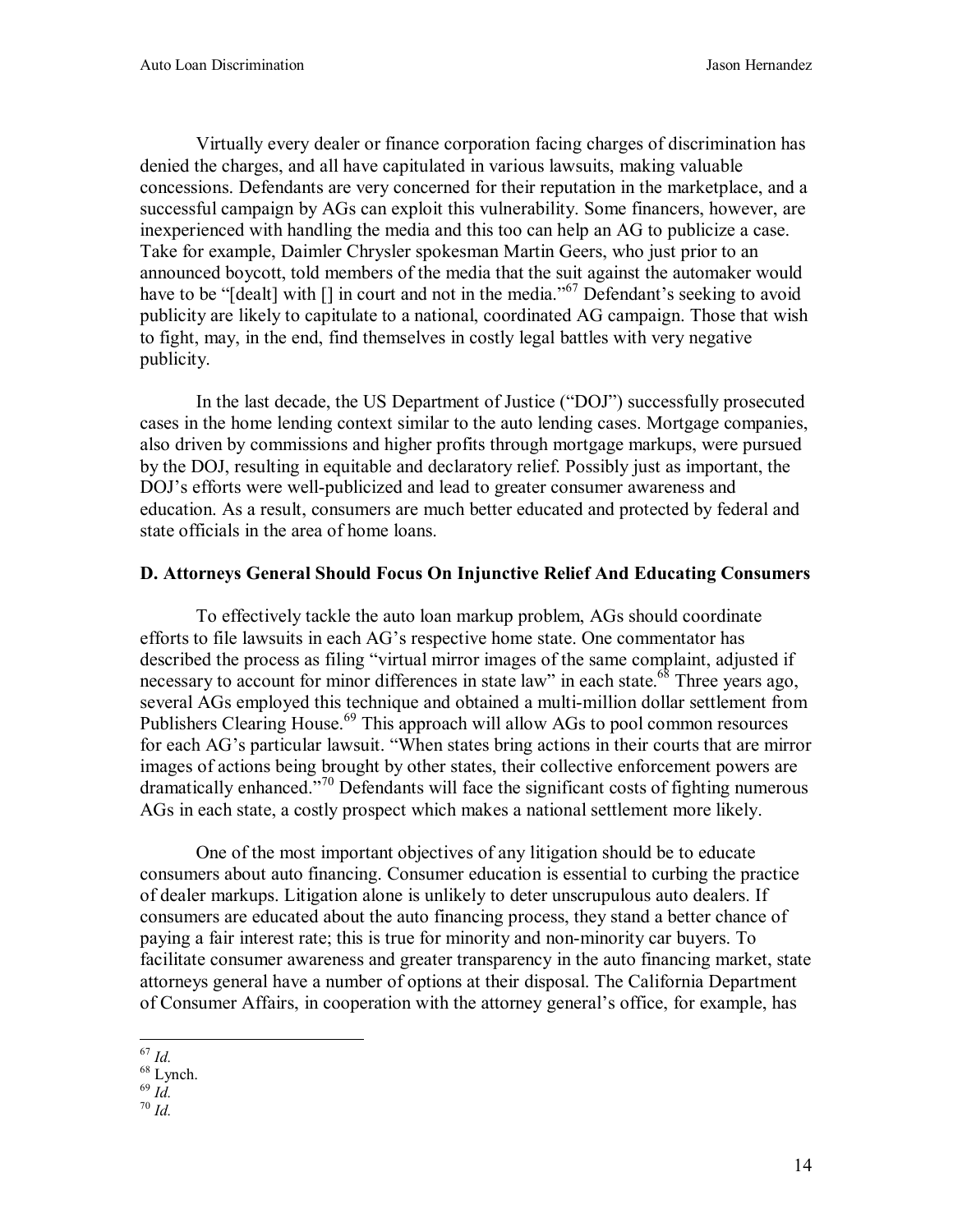created a fact-sheet for car buyers.<sup>71</sup> The fact-sheet helps consumers avoid finance markups by educating them about the auto finance process. The fact-sheet also provides contact information for state agencies that can assist consumers if they feel they were the target of an illegal markup. If dealers were required to furnish customers with a fact-sheet similar to the one in California. prior to finalizing a finance contract with the customer, consumers would be better informed to protect their rights.

Professor Ayres is a proponent of education over litigation. He believes that "[m]inor legal changes that improve consumer information may be sufficient to move the market."<sup>72</sup> If consumers had more information about the financing process and average sales, consumers would be in a better position to protect themselves from dealers that seek to profit off of a markup. "Dealerships, for example, might be required to reveal the average price for which each make of car is sold. Knowing that the dealership is attempting to charge \$ 3000 more than the average price would allow high-markup consumers to protect themselves."73 Settlements, therefore, should include provisions for consumer education campaigns and dealer disclosure requirements.

# **E. Fostering Legislative Solutions**

At least three states have enacted legislative solutions to the markup problem. Michigan and Ohio experimented with a 2% cap on dealer markups. In these states the dealers' profits from loan arrangements and the racial disparity found are half those of the unconstrained states.<sup>74</sup> California recently passed a law which requires auto dealers to keep sales records on file for seven years or the life of a loan, whichever is longer, and to retain information on how a person's creditworthiness was determined. Fines for noncompliance are  $$5,000$  a violation.<sup>75</sup>

Both approaches are significant improvements over the status quo, but the ultimate goal should be elimination of the practice. The California bill arms the California AG with critical information needed to pursue a lawsuit against dealers and finance companies which illegally charge markups. The California bill was drafted with the intention of assisting the AG with these cases. Then Governor Davis commented that, "This bill will allow the attorney general to end this unfair practice that tacks on thousands of dollars to the price of a car."<sup>76</sup> The bill is meant to give the state attorney general's office a paper trail to detect the existence of any abusive practices, which could mean litigation under the state and federal anti-bias laws.

 $\overline{a}$ 71 California Department of Consumer Affairs, *Predatory Auto Lending*, Aug. 2003, http://www.dca.ca.gov/r\_r/predatory\_lending\_fact\_sheet.pdf.

 $\frac{72}{73}$  Ayres II.<br> $\frac{73}{10}$ .

<sup>&</sup>lt;sup>74</sup> Ian Ayres and Barry Nalebuff, *An Educated Consumer*, FORBES, Jun. 9, 2003, at 95.<br><sup>75</sup> Cal Civ Code § 2984.5 (2003).

<sup>76</sup> Danny Hakim, *California Takes Aim At Dealer Bias In Car Loans,* NEW YORK TIMES, Jul. 16, 2003, at A12.